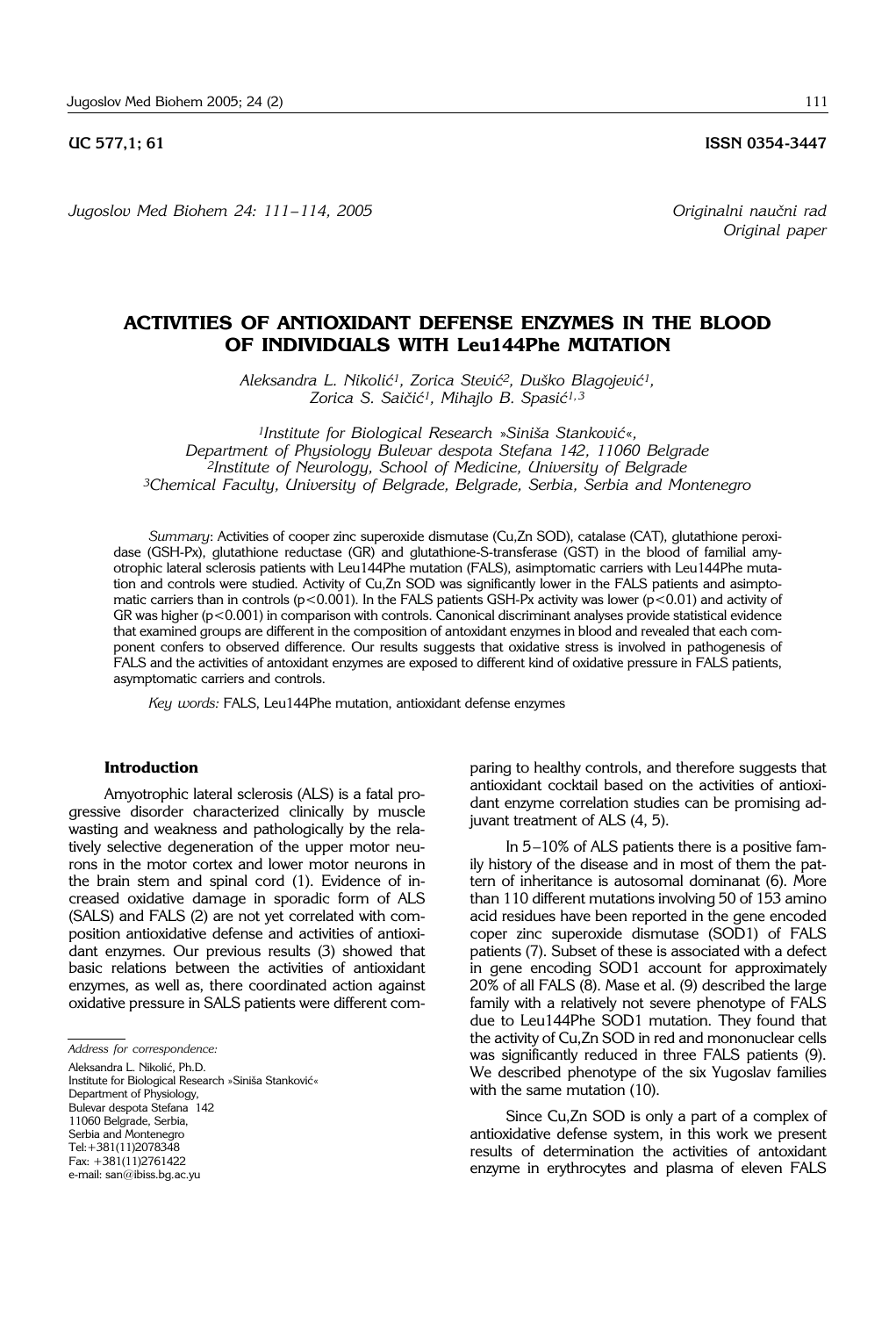patients, five asymptomatic carriers and thirty-one matched healthy controls.

#### **Material and Methods**

#### *Patients and controls*

We examined the activities of antioxidant enzyme: coper zinc superoxide dismutase (Cu,Zn SOD, EC 1.15.1.1.), glutathione peroxidase (GSH-Px, EC 1.11.1.9.), catalase (CAT, EC 1.11.1.6.) and glutathione reductase (GR, EC 1.6.4.2.) in erythrocytes, as well as, the activity of glutathione-S-transferase (GST, EC 2.5.1.18) in the blood plasma of eleven Leu144Phe FALS patients  $(+/+)$  and five asymptomatic carriers with the same mutation without clinical signs of the disease  $(+/-)$  and control group  $(-/-)$  comprised of thirtyone age matched controls. ALS was diagnosed using standard criteria as suggested by the World Federation of Neurology, Subcommittee on Motor Neuron Disease (11). The clinical assessment using the Norris score was obtained in FALS patients (12). These examinations were provided in newly diagnosed ALS patients and at the time of the examinations, none of patients included in the study were receiving any medication. Serving as controls were a group of thirty-one age and sex matched patients with other neurological disorders (8 tension headache, 4 lumbar discus herniation, 19 healthy controls).

#### *Biochemical procedures*

Blood samples from ALS patients and controls were collected in heparinised glass tubes. The erythrocytes and plasma were separated by centrifugation (10 min, 5000 g, 4 °C). Aliquots of the three times washed erythrocytes were lised by ice cold water. For Cu,Zn SOD estimation hemoglobin was removed by the method of Tsuchihashi (13), and the supernatant was used for the analysis. Erythrocyte Cu,Zn SOD was assayed by the method of Misra and Fridovich (14). CAT was assayed by the procedure of Beutler (15) and the activity was expressed in U/g Hb. GSH-Px was determined using t-butylhydroperoxide as a substrate (16), and the activity was expressed in  $\mu$ mol NADPH/ min/g Hb. GR activity was assayed as suggested by

Glatzle  $(17)$  and expressed in  $\mu$ mol NADPH/min/q Hb. The hemoglobin in erythrocyte lysates was estimated by the method of Drabkin and Austin (18). GST activity was assayed in the plasma by the method of Habig (19), and expressed in nmol GSH/min/L plasma.

#### *Statistical analyses*

Statistical analyses were performed according to the protocols described by Hinkle et al (20) and Manley (21).

#### **Results**

Activities of SOD, CAT, GSH-Px GR and GST in blood of FALS patients, asymptomatic carriers and controls were determined.

The mean Cu,Zn SOD activity was significantly lower (p<0.001) and GR activities was higher (p<0.001) in FALS patients and in asymptomatic carriers in comparison with controls. Activity of GSH-Px was lower only in FALS patients than in controls  $(p<0.001)$ .

By canonical discriminant analysis it is possible to discriminate different categories (in this study analyzed groups) by the composition of the antioxidative defense components and find which component significantly confers this difference (22). In this way, FALS patients, asymptomatic carriers and controls were analyzed and a single statistically significant  $(p<0.001)$  canonical discriminant function was obtained:

 $D1 = 0.99$  Cu,Zn SOD + 0.98 CAT + 0.92 GSH  $Px + 0.98$  GST  $- 0.93$ GR p < 0.001

According to the results of canonical discriminant function it might be concluded that all examined antioxidant enzimes in erythrocytes significantly confer to difference in antioxidant defense composition observed between compared groups. The results of this analysis showed that we are enable to distinguish with certainty FALS patents, asymptomatic carriers and the controls.

Since canonical distribution of groups is presented in two-dimensional discriminant canonical space

Table I Activities of antioxidant enzymes in FALS patients, asymptomatic assymptomatic cerriers and controls. Difference between groups was analysed by one-way analysis of variance (ANOVA) and post-hoc compared by Tukey's test for unequivocal number of examinees. Different letters (a, b) indicating presence of statistical significance between comparing groups.

|            | Leu144Phe FALS patients<br>$(+/+)$ (n=11) | Asymptomatic carriers<br>$(+/-)$ (n=5) | Controls $(-/-)$<br>$(n=31)$ |
|------------|-------------------------------------------|----------------------------------------|------------------------------|
| Cu,Zn SOD  | $2830 \pm 609$ a                          | $2857 \pm 538$ <sup>a</sup>            | $3888 \pm 503$ b             |
| <b>CAT</b> | $17.6 \pm 3.3$                            | $19.3 \pm 3.4$                         | $21.3 \pm 3.6$               |
| GSH-Px     | $14.7 \pm 3.7$ a                          | $17.7 \pm 2.3$ ab                      | $18.7 + 2.7$                 |
| GR         | $5.2 \pm 0.9$ <sup>a</sup>                | $5.6 \pm 0.7$ <sup>a</sup>             | $4.2 + 0.9$ b                |
| <b>GST</b> | $4.1 \pm 0.8$                             | $4.6 \pm 1.1$                          | $5.0 \pm 0.9$                |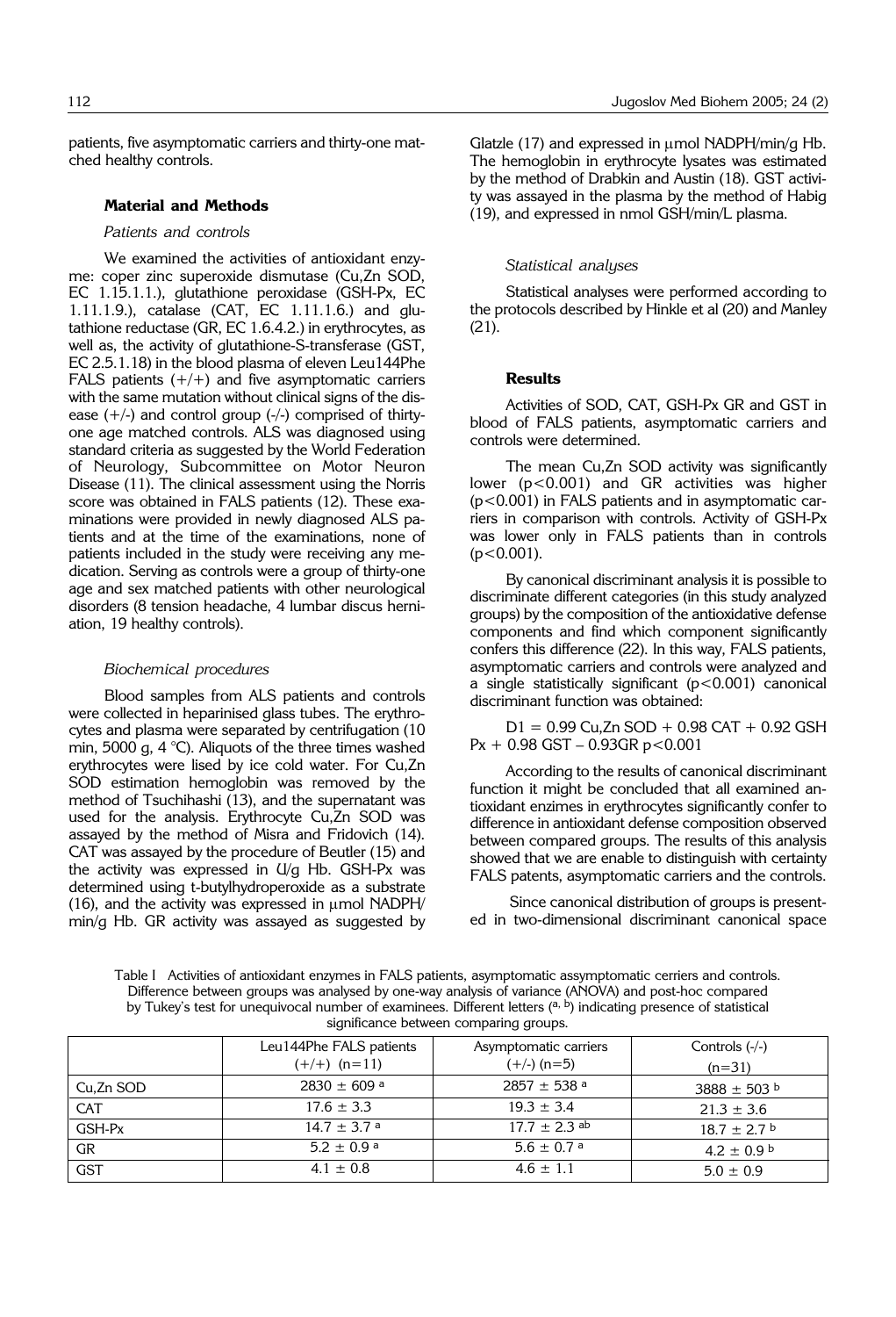

Figure 1 Two dimensional canonical discriminate space for the location of analyzed groups

(named as X and Y function), it is worth mentioning that left canonical space is for groups carrying mutation on Cu,Zn SOD, that is to say there are similarities between them comparing to controls with adequate Cu,Zn SOD protein.

### **Discussion**

Our previous results in study of SALS patients showed that disease factors changed relations between antioxidant enzymes components and that antioxidant defense system in ALS patients could be characterized as different composed comparing to healthy individuals (3). From our present result, it is obvious that FALS patients have exchanged antioxidant enzymes relations in comparison with controls. Differences in response to

oxidative stress between groups of FALS patients and asymptomatic carriers may be the cause of observed viability in disease progression demonstrated for Leu144Phe mutation. Viability in the age of onset, disease progression, rate and initial signs of the disease, both within and between families has been demonstrated for the Leu144Phe mutation (5). Similar-viabili $ty$  in disease progression  $-$  was found among sporadic ALS patients.

Our results in this paper showed, that the Cu,Zn SOD activity is significantly lower also in asymptomatic carriers in comparison to controls. Cu,Zn SOD activity determined from the hemolisate of the FALS patients was significantly reduced when compared to the controls and this is in accordance with results of Mase et al 2001 (9). We noticed in FALS patients significantly increased of GR and decreased of GSH-Px and GST activities in comparison with controls. Since this phenomenon was not found in asymptomatic carriers, it could be attributed to specific oxidative factors induced in ALS pathophysiology.

Although Cu,Zn SOD activity is significantly decreased in asymptomatic carriers, it is not enough to induce significant changes in the activities of other antioxidant enzymes, but changes in the composition of antioxidant defence system in asymptomatic carriers are obvious. Pathological process in FALS patients is correlated with further changes in antioxidant defense composition.

*Aknowledgments:* This work was supported by the Ministry of Science, Technology and Development, Republic of Serbia, Grant No 1669.

## AKTIVNOST ANTIOKSIDACIONIH ZAŠTITNIH ENZIMA U KRVI LJUDI SA Leu144Phe MUTACIJOM

Aleksandra L. Nikolić<sup>1</sup>, Zorica Stević<sup>2</sup>, Duško Blagojević<sup>1</sup>, Zorica S. Saičić<sup>1</sup>, Mihajlo B. Spasić<sup>1,3</sup>

*1Institut za biološka istraživanja »Siniša Stanković«, Odeljenje za fiziologiju, Bulevar despota Stefana 142, 11060 Beograd* <sup>2</sup>Institut za neurologiju, Klinički centar Srbije, Beograd *3Hemijski fakultet, Univerzitet u Beogradu, Beograd*

Kratak sadržaj: U ovom radu ispitivana je aktivnost: bakar cink sadržavajuće superoksid dismutaze (Cu, Zn SOD), katalaze (CAT), glutation peroksidaze (GSH-Px), glutation reduktaze (GR) i glutation-S-transferaze (GST) u krvi pacijenata sa familijarnim oblikom amiotrofične lateralne skleroze (FALS) sa mutacijom Leu144Phe, asimptomskim nosiocima mutacije Leu144Phe i kontrola. Aktivnost Cu,Zn SOD je statistički značajno niža kod FALS pacijenata i asimptomskih nosioca mutacije Leu144Phe nego kod kontrola (p  $<$ 0,001). Kod FALS pacijenata aktivnost GSH-Px je niža (p < 0,01), a aktivnost GR je veća (p < 0,001) u poredjenju sa kontrolnom grupom. Kanonijska diskriminantna analiza obezbedjuje statističku podršku uočene razlike u sastavu antioksidacionih zaštitnih enzima u krvi ispitivanih grupa i pokazuje nam da svaka komponenta značajno doprinosi toj razlici. Naši rezultati sugerišu da je oksidacioni stres uključen u patogenezu FALS i da su antioksidacioni zaštitni enzimi izloženi različitom oksidacionom pritisku kod FALS, asimptomskih nosioca mutacije Leu144Phe i kontrola.

Ključne reči: FALS, Leu144 mutacija, antioksidacioni zaštitni enzimi